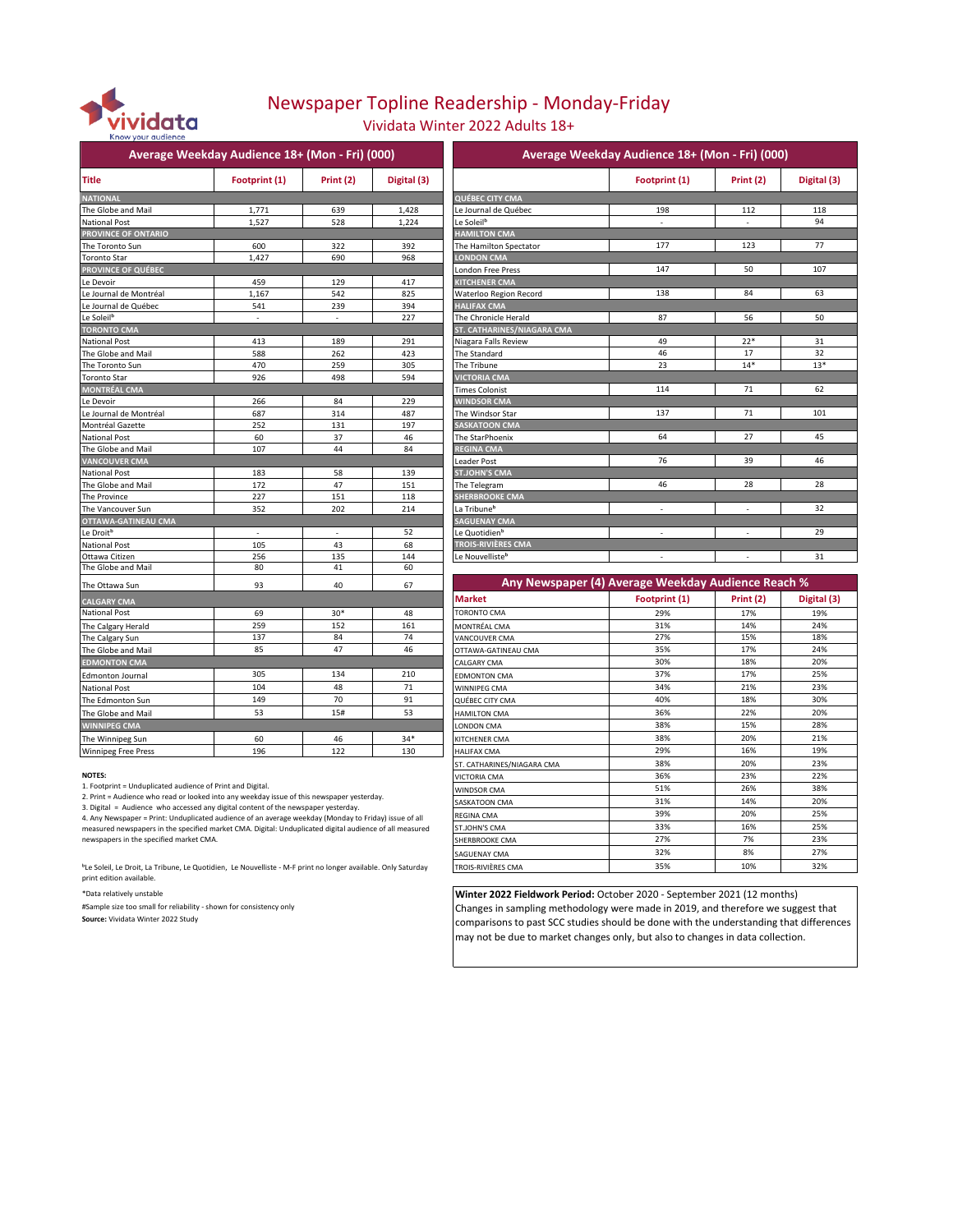

### Newspaper Topline Readership - Average Weekly Audience

Vividata Winter 2022 Adults 18+

|                            | <b>Average Weekly Audience (000)</b> |            |             | <b>Average Weekly Audience (000)</b> |                                                   |                  |             |  |
|----------------------------|--------------------------------------|------------|-------------|--------------------------------------|---------------------------------------------------|------------------|-------------|--|
| <b>Title</b>               | Footprint (1)                        | Print (2)  | Digital (3) | Title                                | Footprint (1)                                     | Print (2)        | Digital (3) |  |
| <b>NATIONAL</b>            |                                      |            |             | QUÉBEC CITY CMA                      |                                                   |                  |             |  |
| The Globe and Mail         | 5,708                                | 2,556      | 4,330       | Le Journal de Québec                 | 381                                               | 219              | 241         |  |
| <b>National Post</b>       | 4,843                                | 1,965      | 3,689       | Le Soleil <sup>b</sup>               | 218                                               | 85               | 182         |  |
| <b>PROVINCE OF ONTARIO</b> |                                      |            |             | <b>HAMILTON CMA</b>                  |                                                   |                  |             |  |
| The Toronto Sun            | 1,764                                | 1,165      | 1,056       | The Hamilton Spectator               | 357                                               | 214              | 226         |  |
| <b>Toronto Star</b>        | 3.908                                | 2.152      | 2.711       | <b>LONDON CMA</b>                    |                                                   |                  |             |  |
| <b>PROVINCE OF QUÉBEC</b>  |                                      |            |             | <b>London Free Press</b>             | 247                                               | 123              | 187         |  |
| Le Devoir                  | 1,468                                | 620        | 1,099       | KITCHENER CMA                        |                                                   |                  |             |  |
| Le Journal de Montréal     | 2.612                                | 1,575      | 1,683       | Waterloo Region Record               | 246                                               | 162              | 146         |  |
| Le Journal de Québec       | 1,467                                | 837        | 920         | <b>HALIFAX CMA</b>                   |                                                   |                  |             |  |
| Le Soleil <sup>b</sup>     | 881                                  | 330        | 738         | The Chronicle Herald                 | 199                                               | 124              | 133         |  |
| <b>TORONTO CMA</b>         |                                      |            |             | ST. CATHARINES/NIAGARA CMA           |                                                   |                  |             |  |
| <b>National Post</b>       | 1,246                                | 647        | 914         | Niagara Falls Review                 | 117                                               | 67               | 71          |  |
| The Globe and Mail         | 1,557                                | 847        | 1,160       | The Standard                         | 147                                               | 52               | 118         |  |
| The Toronto Sun            | 1,304                                | 925        | 755         | The Tribune                          | 59                                                | 32               | 40          |  |
| <b>Toronto Star</b>        | 2.408                                | 1.474      | 1.630       | <b>VICTORIA CMA</b>                  |                                                   |                  |             |  |
| <b>MONTRÉAL CMA</b>        |                                      |            |             | <b>Times Colonist</b>                | 218                                               | 160              | 131         |  |
| Le Devoir                  | 828                                  | 385        | 606         | <b>WINDSOR CMA</b>                   |                                                   |                  |             |  |
| Le Journal de Montréal     | 1,460                                | 883        | 955         | The Windsor Star                     | 206                                               | 137              | 147         |  |
| Montréal Gazette           | 708                                  | 420        | 446         | <b>SASKATOON CMA</b>                 |                                                   |                  |             |  |
| <b>National Post</b>       | 310                                  | 177        | 193         | The StarPhoenix                      | 140                                               | 91               | 91          |  |
| The Globe and Mail         | 374                                  | 212        | 247         | <b>REGINA CMA</b>                    |                                                   |                  |             |  |
| <b>VANCOUVER CMA</b>       |                                      |            |             | Leader Post                          | 130                                               | 77               | 86          |  |
| <b>National Post</b>       | 479                                  | 225        | 346         | <b>ST.JOHN'S CMA</b>                 |                                                   |                  |             |  |
| The Globe and Mail         | 620                                  | 252        | 494         | The Telegram                         | 95                                                | 65               | 64          |  |
| The Province               | 690                                  | 470        | 385         | SHERBROOKE CMA                       |                                                   |                  |             |  |
| The Vancouver Sun          | 933                                  | 566        | 598         | La Tribune <sup>b</sup>              | 79                                                | 33               | 61          |  |
| <b>OTTAWA-GATINEAU CMA</b> |                                      |            |             | <b>SAGUENAY CMA</b>                  |                                                   |                  |             |  |
| Le Droit                   | 163                                  | 60         | 121         | Le Quotidien <sup>b</sup>            | 63                                                | 25               | 54          |  |
| <b>National Post</b>       | 261                                  | 120        | 182         | TROIS-RIVIÈRES CMA                   |                                                   |                  |             |  |
| Ottawa Citizen             | 500                                  | 262        | 340         | Le Nouvelliste <sup>b</sup>          | 81                                                | 38               | 59          |  |
| The Globe and Mail         | 228                                  | 124        | 155         |                                      |                                                   |                  |             |  |
| The Ottawa Sun             | 237                                  | 124        | 162         |                                      | Any Newspaper (4) Average Weekly Audience Reach % |                  |             |  |
| <b>CALGARY CMA</b>         |                                      |            |             | <b>Market</b>                        | Footprint (1)                                     |                  | Digital (3) |  |
| <b>National Post</b>       | 299                                  | 134        | 209         | TORONTO CMA                          | 59%                                               | Print (2)<br>39% |             |  |
|                            | 592                                  | 299        | 403         |                                      | 60%                                               |                  | 43%         |  |
| The Calgary Herald         |                                      |            |             | MONTRÉAL CMA                         |                                                   | 35%              | 44%         |  |
| The Calgary Sun            | 413<br>293                           | 267<br>123 | 240<br>218  | VANCOUVER CMA                        | 56%                                               | 35%              | 40%         |  |
| The Globe and Mail         |                                      |            |             | OTTAWA-GATINEAU CMA                  | 60%                                               | 33%              | 47%         |  |
| <b>EDMONTON CMA</b>        |                                      |            |             | CALGARY CMA                          | 61%                                               | 36%              | 47%         |  |
| <b>Edmonton Journal</b>    | 602                                  | 306        | 422         | <b>EDMONTON CMA</b>                  | 66%                                               | 39%              | 47%         |  |
| <b>National Post</b>       | 283                                  | 134        | 206         | WINNIPEG CMA                         | 66%                                               | 45%              | 49%         |  |
| The Edmonton Sun           | 376                                  | 251        | 205         | QUÉBEC CITY CMA                      | 70%                                               | 40%              | 52%         |  |
| The Globe and Mail         | 276                                  | 131        | 194         | <b>HAMILTON CMA</b>                  | 66%                                               | 40%              | 48%         |  |
| <b>WINNIPEG CMA</b>        |                                      |            |             | LONDON CMA                           | 66%                                               | 34%              | 52%         |  |
| The Winnipeg Sun           | 191                                  | 132        | 112         | KITCHENER CMA                        | 68%                                               | 43%              | 48%         |  |
| <b>Winnipeg Free Press</b> | 378                                  | 252        | 267         | <b>HALIFAX CMA</b>                   | 62%                                               | 35%              | 47%         |  |

| <b>Average Weekly Audience (000)</b> |               |           |             | <b>Average Weekly Audience (000)</b> |               |           |             |  |
|--------------------------------------|---------------|-----------|-------------|--------------------------------------|---------------|-----------|-------------|--|
| Title                                | Footprint (1) | Print (2) | Digital (3) | <b>Title</b>                         | Footprint (1) | Print (2) | Digital (3) |  |
| <b>NATIONAL</b>                      |               |           |             | QUÉBEC CITY CMA                      |               |           |             |  |
| The Globe and Mail                   | 5,708         | 2,556     | 4,330       | Le Journal de Québec                 | 381           | 219       | 241         |  |
| <b>National Post</b>                 | 4,843         | 1,965     | 3,689       | Le Soleil <sup>b</sup>               | 218           | 85        | 182         |  |
| <b>PROVINCE OF ONTARIO</b>           |               |           |             | <b>HAMILTON CMA</b>                  |               |           |             |  |
| The Toronto Sun                      | 1,764         | 1,165     | 1,056       | The Hamilton Spectator               | 357           | 214       | 226         |  |
| Toronto Star                         | 3,908         | 2,152     | 2,711       | <b>LONDON CMA</b>                    |               |           |             |  |
| <b>PROVINCE OF QUÉBEC</b>            |               |           |             | London Free Press                    | 247           | 123       | 187         |  |
| Le Devoir                            | 1,468         | 620       | 1,099       | <b>KITCHENER CMA</b>                 |               |           |             |  |
| Le Journal de Montréal               | 2,612         | 1,575     | 1,683       | Waterloo Region Record               | 246           | 162       | 146         |  |
| Le Journal de Québec                 | 1,467         | 837       | 920         | <b>HALIFAX CMA</b>                   |               |           |             |  |
| Le Soleil <sup>b</sup>               | 881           | 330       | 738         | The Chronicle Herald                 | 199           | 124       | 133         |  |
| <b>TORONTO CMA</b>                   |               |           |             | <b>ST. CATHARINES/NIAGARA CMA</b>    |               |           |             |  |
| <b>National Post</b>                 | 1,246         | 647       | 914         | Niagara Falls Review                 | 117           | 67        | 71          |  |
| The Globe and Mail                   | 1,557         | 847       | 1,160       | The Standard                         | 147           | 52        | 118         |  |
| The Toronto Sun                      | 1,304         | 925       | 755         | The Tribune                          | 59            | 32        | 40          |  |
| Toronto Star                         | 2.408         | 1,474     | 1.630       | <b>VICTORIA CMA</b>                  |               |           |             |  |
| <b>MONTRÉAL CMA</b>                  |               |           |             | <b>Times Colonist</b>                | 218           | 160       | 131         |  |
| Le Devoir                            | 828           | 385       | 606         | <b>WINDSOR CMA</b>                   |               |           |             |  |
| Le Journal de Montréal               | 1,460         | 883       | 955         | The Windsor Star                     | 206           | 137       | 147         |  |
| Montréal Gazette                     | 708           | 420       | 446         | <b>SASKATOON CMA</b>                 |               |           |             |  |
| <b>National Post</b>                 | 310           | 177       | 193         | The StarPhoenix                      | 140           | 91        | 91          |  |
| The Globe and Mail                   | 374           | 212       | 247         | <b>REGINA CMA</b>                    |               |           |             |  |
| <b>VANCOUVER CMA</b>                 |               |           |             | Leader Post                          | 130           | 77        | 86          |  |
| <b>National Post</b>                 | 479           | 225       | 346         | <b>ST.JOHN'S CMA</b>                 |               |           |             |  |
| The Globe and Mail                   | 620           | 252       | 494         | The Telegram                         | 95            | 65        | 64          |  |
| The Province                         | 690           | 470       | 385         | <b>SHERBROOKE CMA</b>                |               |           |             |  |
| The Vancouver Sun                    | 933           | 566       | 598         | La Tribune <sup>b</sup>              | 79            | 33        | 61          |  |
| <b>OTTAWA-GATINEAU CMA</b>           |               |           |             | <b>SAGUENAY CMA</b>                  |               |           |             |  |
| Le Droit                             | 163           | 60        | 121         | Le Quotidien <sup>b</sup>            | 63            | 25        | 54          |  |
| <b>National Post</b>                 | 261           | 120       | 182         | <b>TROIS-RIVIÈRES CMA</b>            |               |           |             |  |
| Ottawa Citizen                       | 500           | 262       | 340         | Le Nouvelliste <sup>b</sup>          | 81            | 38        | 59          |  |
| $\overline{\phantom{a}}$             |               |           |             |                                      |               |           |             |  |

| The Ottawa Sun                                                                                                                                                                               | 237 | 124 | 162 |                            |               | Any Newspaper (4) Average Weekly Audience Reach % |             |  |  |
|----------------------------------------------------------------------------------------------------------------------------------------------------------------------------------------------|-----|-----|-----|----------------------------|---------------|---------------------------------------------------|-------------|--|--|
| <b>CALGARY CMA</b>                                                                                                                                                                           |     |     |     | <b>Market</b>              | Footprint (1) | Print (2)                                         | Digital (3) |  |  |
| <b>National Post</b>                                                                                                                                                                         | 299 | 134 | 209 | <b>TORONTO CMA</b>         | 59%           | 39%                                               | 43%         |  |  |
| The Calgary Herald                                                                                                                                                                           | 592 | 299 | 403 | MONTRÉAL CMA               | 60%           | 35%                                               | 44%         |  |  |
| The Calgary Sun                                                                                                                                                                              | 413 | 267 | 240 | <b>VANCOUVER CMA</b>       | 56%           | 35%                                               | 40%         |  |  |
| The Globe and Mail                                                                                                                                                                           | 293 | 123 | 218 | OTTAWA-GATINEAU CMA        | 60%           | 33%                                               | 47%         |  |  |
| <b>EDMONTON CMA</b>                                                                                                                                                                          |     |     |     | CALGARY CMA                | 61%           | 36%                                               | 47%         |  |  |
| <b>Edmonton Journal</b>                                                                                                                                                                      | 602 | 306 | 422 | <b>FDMONTON CMA</b>        | 66%           | 39%                                               | 47%         |  |  |
| National Post                                                                                                                                                                                | 283 | 134 | 206 | <b>WINNIPEG CMA</b>        | 66%           | 45%                                               | 49%         |  |  |
| The Edmonton Sun                                                                                                                                                                             | 376 | 251 | 205 | QUÉBEC CITY CMA            | 70%           | 40%                                               | 52%         |  |  |
| The Globe and Mail                                                                                                                                                                           | 276 | 131 | 194 | <b>HAMILTON CMA</b>        | 66%           | 40%                                               | 48%         |  |  |
| <b>WINNIPEG CMA</b>                                                                                                                                                                          |     |     |     | <b>LONDON CMA</b>          | 66%           | 34%                                               | 52%         |  |  |
| The Winnipeg Sun                                                                                                                                                                             | 191 | 132 | 112 | <b>KITCHENER CMA</b>       | 68%           | 43%                                               | 48%         |  |  |
| <b>Winnipeg Free Press</b>                                                                                                                                                                   | 378 | 252 | 267 | <b>HALIFAX CMA</b>         | 62%           | 35%                                               | 47%         |  |  |
|                                                                                                                                                                                              |     |     |     | ST. CATHARINES/NIAGARA CMA | 72%           | 44%                                               | 52%         |  |  |
| <b>NOTES:</b>                                                                                                                                                                                |     |     |     | <b>VICTORIA CMA</b>        | 72%           | 51%                                               | 47%         |  |  |
| 1. Footprint = Unduplicated number of Adults 18+ who read at least one printed edition or accessed digital<br>content of the newspaper in the past week (Monday to Friday, Saturday/Sunday). |     |     |     | <b>WINDSOR CMA</b>         | 75%           | 50%                                               | 55%         |  |  |
| 2. Print = Unduplicated number of Adults 18+ who read at least one printed edition of the newspaper in the                                                                                   |     |     |     | <b>SASKATOON CMA</b>       | 61%           | 39%                                               | 43%         |  |  |
| past 5/6/7 days (Monday to Friday, Saturday/Sunday), based on the title's frequency.                                                                                                         |     |     |     | <b>REGINA CMA</b>          | 66%           | 41%                                               | 48%         |  |  |
| 3. Digital = Audience who accessed any digital content of the newspaper in the past week.                                                                                                    |     |     |     | <b>ST.JOHN'S CMA</b>       | 59%           | 37%                                               | 45%         |  |  |
| 4. Any Newspaper = Unduplicated audience over the average week (Monday to Friday, Saturday/Sunday) of                                                                                        |     |     |     | SHERBROOKE CMA             | 55%           | 30%                                               | 41%         |  |  |
| all measured newspapers, and their respective circulation frequency, in the specified market CMA.                                                                                            |     |     |     | <b>SAGUENAY CMA</b>        | 61%           | 33%                                               | 47%         |  |  |
|                                                                                                                                                                                              |     |     |     | TROIS-RIVIÈRES CMA         | 72%           | 41%                                               | 52%         |  |  |

**Winter 2022 Fieldwork Period:** October 2020 - September 2021 (12 months) Changes in sampling methodology were made in 2019, and therefore we suggest that comparisons to past SCC studies should be done with the understanding that differences may not be due to market changes only, but also to changes in data collection.

ᵇLe Soleil, Le Droit, La Tribune, Le Quotidien, Le Nouvelliste - M-F print no longer available. Only Saturday print edition available.

**Source:** Vividata Winter 2022 Study